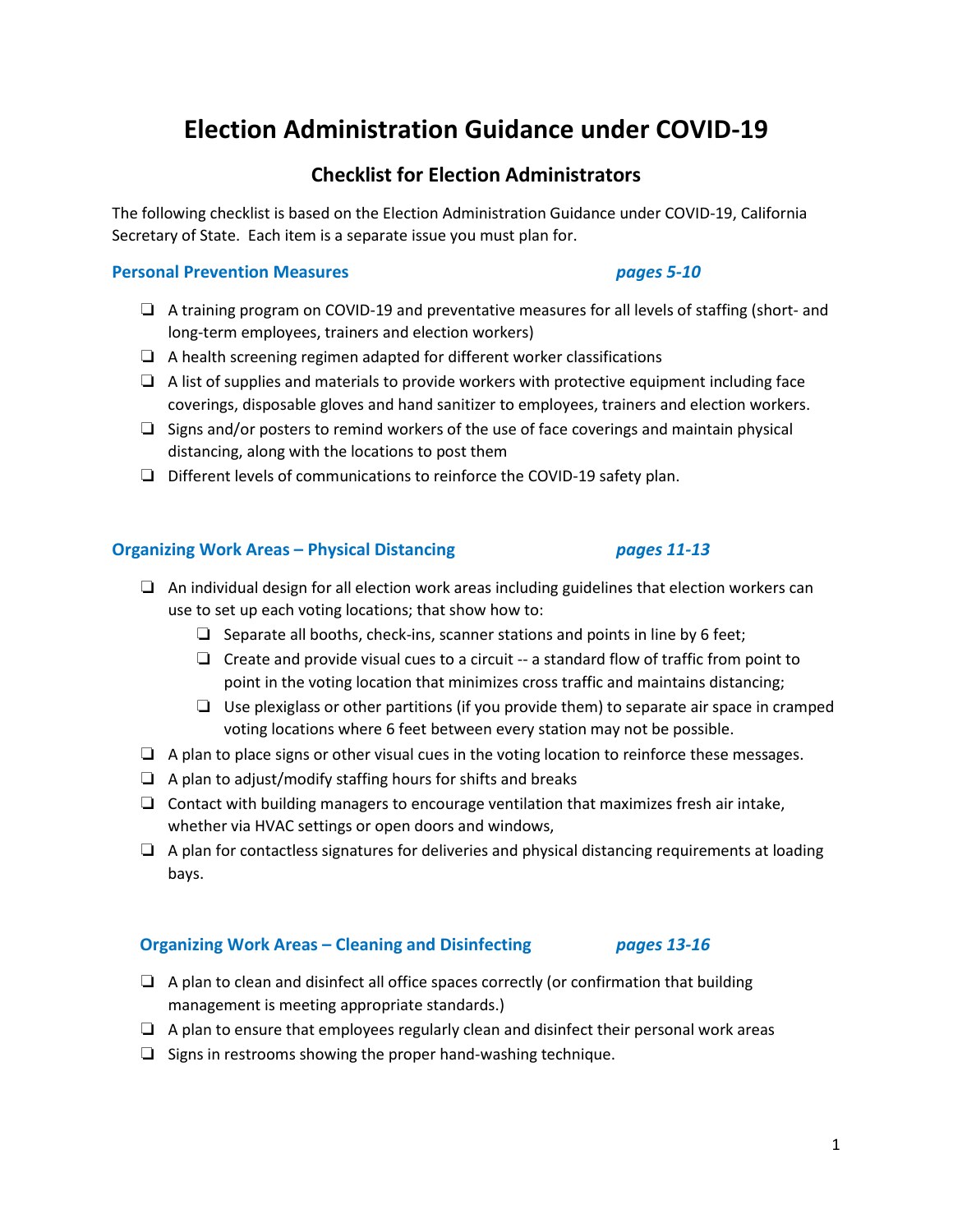### **Encouraging Voters to Practice COVID-19 Safety** *pages 17-24*

- $□$  Signs which voters can easily see with their responsibilities relative to health and safety in the voting location
- ❏ A protocol and training program on how to handle voters who are reluctant to follow the health and safety guidelines.

### **Communication to Media, Social Media and Voters** *pages 24-26*

- ❏ Communications with voters utilizing various media, direct communications and the elections website (consider creating a COVID-19 page and providing a link in all communication with voters).
- ❏ Communicating alternative voting methods such as RAVBM and drive-through options.

# **Voting Location Guidance – Layout** *pages 27-28*

- ❏ Custom layouts for voting locations where possible. If custom layouts are not possible, create and provide model layouts showing how different spaces can be organized and a model traffic flow pattern for each type of site.
- ❏ A plan for drop-off option if available

### **Voting Location Guidance – Cleaning and Disinfecting** *pages 28-31*

- ❏ Assign cleaning and disinfection tasks; if possible, assign to a staffer or election worker for whom that is the sole responsibility.
- $\Box$  A plan to work with the facilities on cleaning and disinfection the site
- $\Box$  A cleaning plan for the voting location detailing the supplies and frequency of cleaning/disinfecting

# **Voting Location – Curbside Voting** *pages 31*

❏ Create and train on procedures for Curbside Voting

### **Ballot Handling – Receiving and Processing** *pages 31-33*

- ❏ A plan to retrieve ballots from a Drop Box, including staffing, travelling and ballot retrieval
- ❏ A plan to process mail ballots in a safe way using physical distance guidelines

# **Election Observation** *pages 33-35*

- ❏ A room layout which details the location of observers
- ❏ A limit to the number of observers in an area